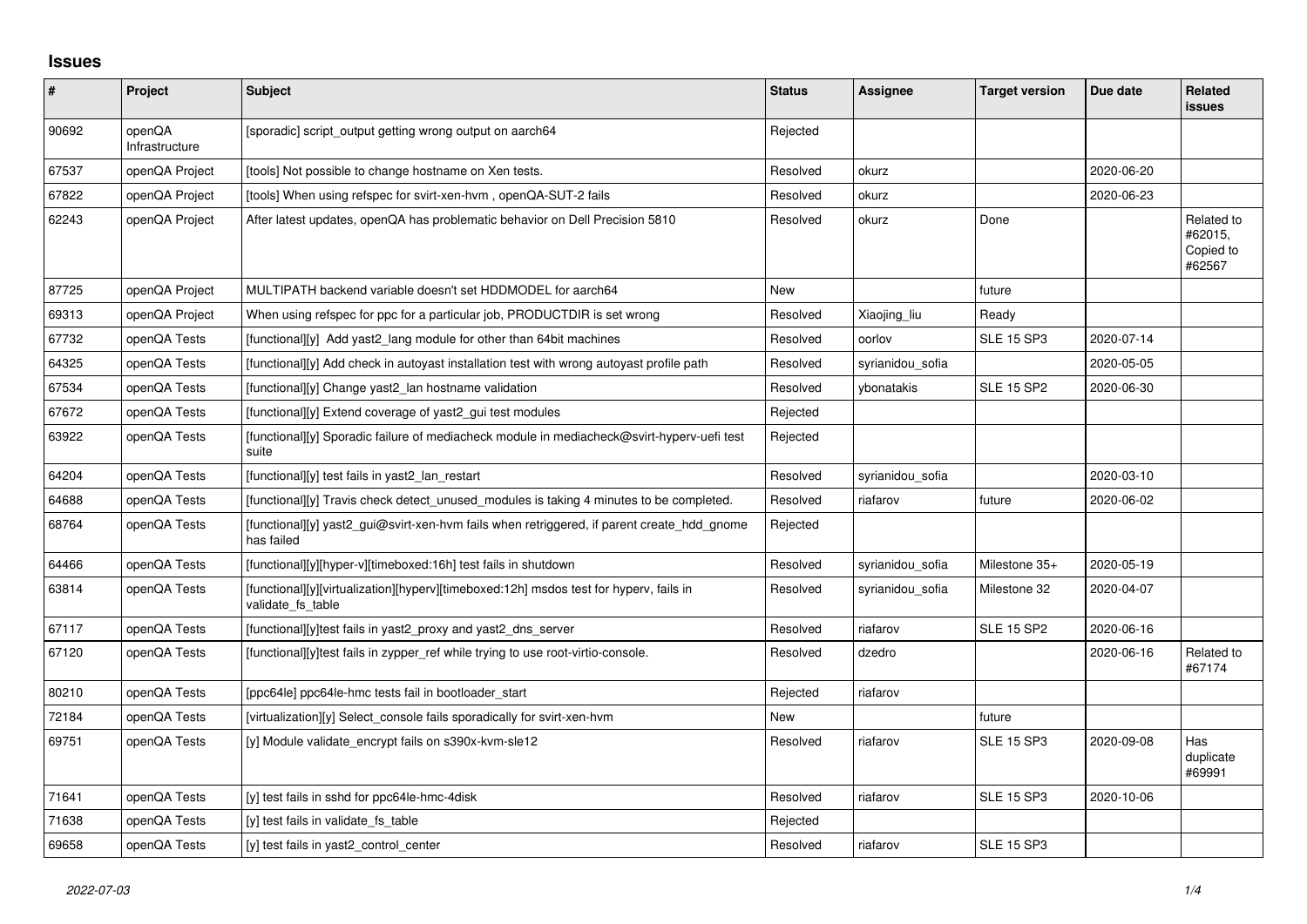| $\sharp$ | Project      | <b>Subject</b>                                                                             | <b>Status</b> | Assignee            | <b>Target version</b> | Due date   | Related<br>issues                                                                                  |
|----------|--------------|--------------------------------------------------------------------------------------------|---------------|---------------------|-----------------------|------------|----------------------------------------------------------------------------------------------------|
| 67903    | openQA Tests | [y][functional] Set partial sync for Debug and Source repositories                         | Resolved      | <b>JERiveraMoya</b> | <b>SLE 15 SP3</b>     | 2020-07-14 |                                                                                                    |
| 71653    | openQA Tests | [y][timeboxed:20h] Investigate sporadic failure in prepare_test_data                       | Resolved      | syrianidou_sofia    | <b>SLE 15 SP3</b>     | 2020-10-06 |                                                                                                    |
| 69754    | openQA Tests | [y][u] tests fail in bootloader_start for ppc64le - PowerVM workers not available          | Resolved      | szarate             | <b>SLE 15 SP3</b>     |            | Related to<br>#69406,<br>Related to<br>#68980,<br>Related to<br>#68977, Has<br>duplicate<br>#70474 |
| 63460    | openQA Tests | serial console stopped working on hyperv                                                   | Rejected      | okurz               |                       |            |                                                                                                    |
| 67126    | qe-yast      | [functional][y] Add validation module for nis mm tests                                     | Resolved      | syrianidou_sofia    | <b>SLE 15 SP2</b>     | 2020-06-30 |                                                                                                    |
| 67078    | qe-yast      | [functional][y] Implement workaround for shutdown failure on Hyper-V.                      | New           |                     | Current               |            |                                                                                                    |
| 91425    | qe-yast      | [sporadic] aarch64 tests incomplete "associated worker re-connected but abandoned the job" | New           |                     | Current               |            |                                                                                                    |
| 97709    | qe-yast      | [sporadic] accept_timezone_configuration fails to navigate next screen                     | Closed        | syrianidou_sofia    | Current               |            |                                                                                                    |
| 88480    | qe-yast      | [sporadic] boot_encrypt doesn't unlock encrypted disk for cryptlvm@ppc64le                 | Closed        | syrianidou_sofia    | <b>SLE 15 SP3</b>     |            |                                                                                                    |
| 73096    | qe-yast      | [sporadic] msdos test fails in validate_fs_table                                           | Rejected      | JRivrain            | <b>SLE 15 SP3</b>     |            |                                                                                                    |
| 99261    | qe-yast      | [sporadic] s390x tests fail in first_boot and boot_to_desktop                              | Rejected      |                     | Current               |            |                                                                                                    |
| 89932    | qe-yast      | [sporadic] stabilize partitioning_firstdisk                                                | Closed        | riafarov            | <b>SLE 15 SP3</b>     |            |                                                                                                    |
| 75424    | qe-yast      | [sporadic] test fails in force_scheduled_tasks                                             | Closed        | <b>JERiveraMoya</b> | <b>SLE 15 SP3</b>     |            |                                                                                                    |
| 91677    | qe-yast      | [sporadic] test fails in validate_fs_table                                                 | Rejected      |                     | <b>SLE 15 SP3</b>     |            | Related to<br>#91755                                                                               |
| 81310    | qe-yast      | [sporadic][timeboxed:10h] test fails in mediacheck on svirt uefi                           | Resolved      | oorlov              | future                |            |                                                                                                    |
| 80276    | qe-yast      | [sporadic][timeboxed:12h] autoyast_reinstall@s390x-kvm-sle12 fails in installation         | Closed        | riafarov            | <b>SLE 15 SP3</b>     |            |                                                                                                    |
| 97331    | qe-yast      | [timebox: 24h] Investigate failure in rebootmgr                                            | Closed        | JERiveraMoya        | Current               |            | Related to<br>#98832                                                                               |
| 91350    | qe-yast      | [timeboxed:16h][sporadic] test fails in verify_undelete_snapshots                          | Closed        | riafarov            | <b>SLE 15 SP3</b>     |            |                                                                                                    |
| 71116    | qe-yast      | [y] Add OpenQA test for OneClickInstall                                                    | Closed        | <b>JERiveraMoya</b> | <b>SLE 15 SP3</b>     |            |                                                                                                    |
| 67669    | qe-yast      | [y] Enable yast2_lan_restart_bond module for s390x                                         | New           |                     | future                |            |                                                                                                    |
| 73093    | qe-yast      | [y] test fails in installation                                                             | Rejected      |                     |                       |            |                                                                                                    |
| 69655    | qe-yast      | [y][timeboxed:12h] Modify check in autoyast installation test                              | Resolved      | ybonatakis          | <b>SLE 15 SP3</b>     | 2020-10-06 |                                                                                                    |
| 71122    | qe-yast      | [y][timeboxed:12h] Organize and open tickets for yast-matepackage-handler unit test        | Resolved      | syrianidou_sofia    | <b>SLE 15 SP3</b>     |            |                                                                                                    |
| 73306    | qe-yast      | [y][timeboxed:20h] test fails in await_install                                             | Blocked       | <b>JERiveraMoya</b> | Current               |            |                                                                                                    |
| 69634    | qe-yast      | [y][timeboxed:24h] Add unit test for yast-metapackage-handler                              | Resolved      | syrianidou_sofia    | future                |            |                                                                                                    |
| 97766    | qe-yast      | Adapt the order of activation for ZFCP with client for libyui-rest-api                     | Closed        | geor                | Current               |            | Related to<br>#98811                                                                               |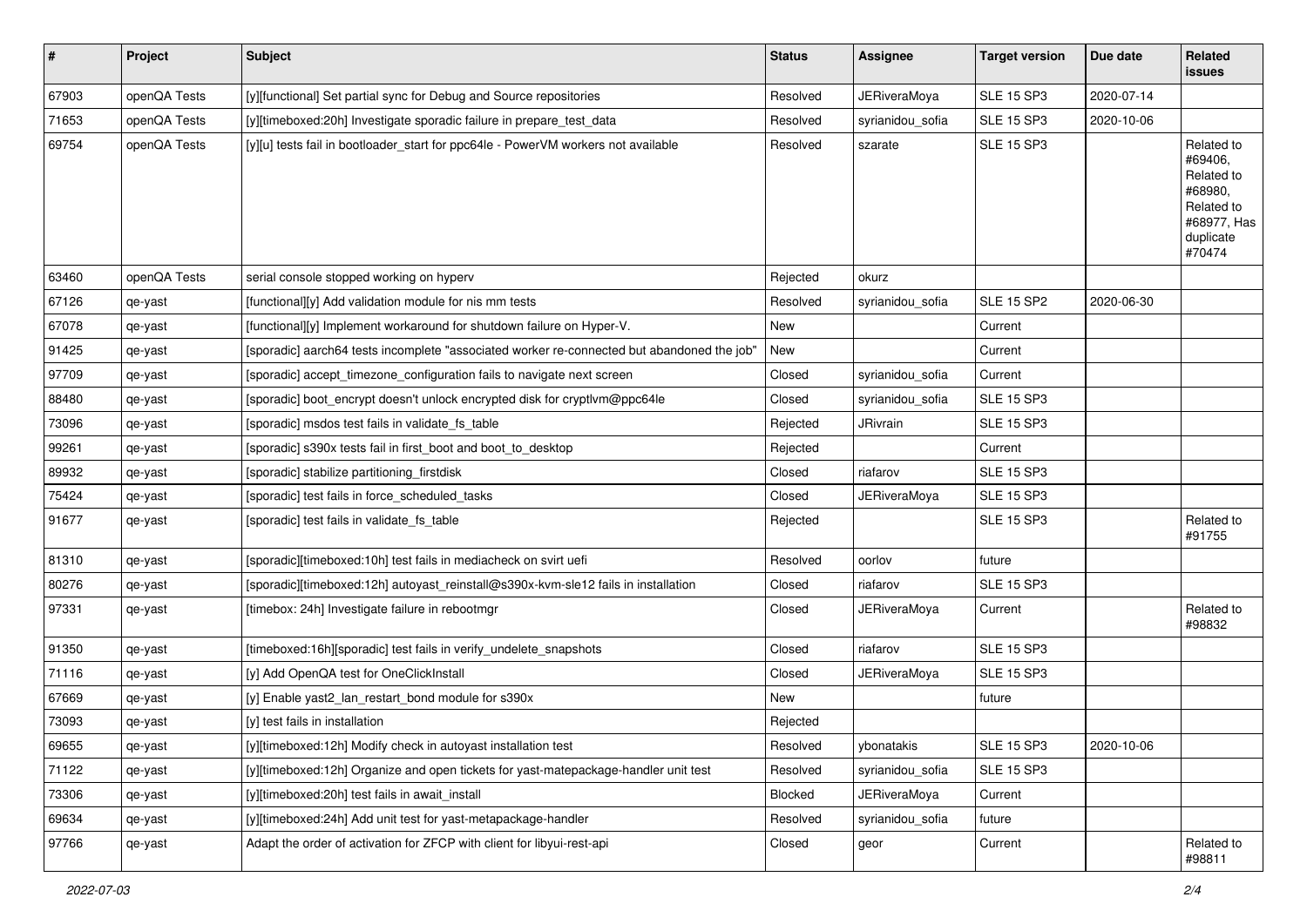| #      | Project | <b>Subject</b>                                                                               | <b>Status</b> | Assignee            | <b>Target version</b> | Due date | <b>Related</b><br><b>issues</b>               |
|--------|---------|----------------------------------------------------------------------------------------------|---------------|---------------------|-----------------------|----------|-----------------------------------------------|
| 80272  | qe-yast | Adapt yast2_expert_partitioner (before: yast2_storage_ng) in ppc64le to use libyui           | Closed        | <b>JERiveraMoya</b> | <b>SLE 15 SP3</b>     |          | Blocked by<br>#80840                          |
| 73474  | qe-yast | Add more modules to yast2_firstboot                                                          | Closed        | JRivrain            | <b>SLE 15 SP3</b>     |          |                                               |
| 90350  | qe-yast | Add yast2_system_settings for ncurses                                                        | New           |                     | future                |          |                                               |
| 80212  | qe-yast | Adjust cryptlvm scenario for the UI changes in the Expert Partitioner                        | Rejected      | riafarov            | <b>SLE 15 SP3</b>     |          |                                               |
| 80216  | qe-yast | Adjust home_encrypted scenario for the UI changes in the Expert Partitioner                  | Resolved      | syrianidou sofia    | <b>SLE 15 SP3</b>     |          |                                               |
| 80204  | qe-yast | Adjust lvm+resize_root scenario for the UI changes in the Expert Partitioner                 | Closed        | riafarov            | <b>SLE 15 SP3</b>     |          |                                               |
| 80206  | qe-yast | Adjust msdos scenario for the UI changes in the Expert Partitioner                           | Closed        | JRivrain            | <b>SLE 15 SP3</b>     |          |                                               |
| 95551  | qe-yast | autologin_yast test fails in first_boot                                                      | Closed        | syrianidou_sofia    | Current               |          |                                               |
| 97325  | qe-yast | Collect logs in autoyast_reinstall when failing detecting disk after installation            | Closed        | geor                | Current               |          |                                               |
| 87646  | qe-yast | Create autoyast test using btrfs quota limit                                                 | Closed        | oorlov              | <b>SLE 15 SP3</b>     |          |                                               |
| 93641  | qe-yast | Create schedules for opensuse test suites                                                    | Closed        | JRivrain            | <b>SLE 15 SP3</b>     |          | Related to<br>#94069,<br>Related to<br>#92479 |
| 93411  | qe-yast | Create test cases for Language, Keyboard and Product Selection                               | Closed        | syrianidou_sofia    | <b>SLE 15 SP3</b>     |          |                                               |
| 102074 | qe-yast | Create test scenario for displaying a custom proposal set during ay installation             | <b>New</b>    |                     | Current               |          |                                               |
| 92245  | qe-yast | Create textmode gcow with libyui pre-installed                                               | New           |                     | Current               |          |                                               |
| 92242  | qe-yast | Create the conditions for libyui tests on textmode running system                            | Rejected      |                     |                       |          |                                               |
| 97229  | qe-yast | Create workaround for s390x polkit unexpected popup                                          | Rejected      |                     | Current               |          |                                               |
| 73471  | qe-yast | Enable yast2_firstboot in textmode                                                           | Closed        | JRivrain            | <b>SLE 15 SP3</b>     |          |                                               |
| 95392  | qe-yast | Expand functionality of prepare_profile module                                               | Closed        | <b>JERiveraMoya</b> | Current               |          |                                               |
| 80474  | qe-yast | Implement check for emergency shell in case bootloader is stuck                              | New           |                     | future                |          |                                               |
| 93029  | qe-yast | Implement test module for Product selection using LibyuiClient in YaST Job Group             | Closed        | <b>JERiveraMoya</b> | <b>SLE 15 SP3</b>     |          |                                               |
| 102638 | qe-yast | Investigate black screen between lockscreen                                                  | Closed        | dzedro              | Current               |          |                                               |
| 91830  | qe-yast | Investigate if a change of DH version for TLS negotiation can fix 'remote_controller' module | Resolved      | oorlov              | <b>SLE 15 SP3</b>     |          |                                               |
| 99063  | qe-yast | Investigate which functions from older OOP installation framework are used in libyui         | New           |                     | Current               |          |                                               |
| 73642  | qe-yast | Modify allmodules+allpatterns+registration test suite                                        | Closed        | riafarov            | <b>SLE 15 SP3</b>     |          | Related to<br>#73645                          |
| 73477  | qe-yast | Modify firstboot configuration for yast2 firstboot custom                                    | Closed        | JRivrain            | <b>SLE 15 SP3</b>     |          |                                               |
| 97760  | qe-yast | Rewrite workaround for scrolling for bsc#1189550                                             | Closed        | <b>JERiveraMoya</b> | Current               |          |                                               |
| 90851  | qe-yast | SLE 15 SP3 Release Candidate 2 exploratory testing                                           | Resolved      | syrianidou_sofia    |                       |          |                                               |
| 73363  | qe-yast | sporadic failure for btrfs_libstorage-ng@64bit-ipmi                                          | Closed        | riafarov            | <b>SLE 15 SP3</b>     |          |                                               |
| 80220  | qe-yast | test choses wrong product for installation                                                   | Rejected      | riafarov            | <b>SLE 15 SP3</b>     |          |                                               |